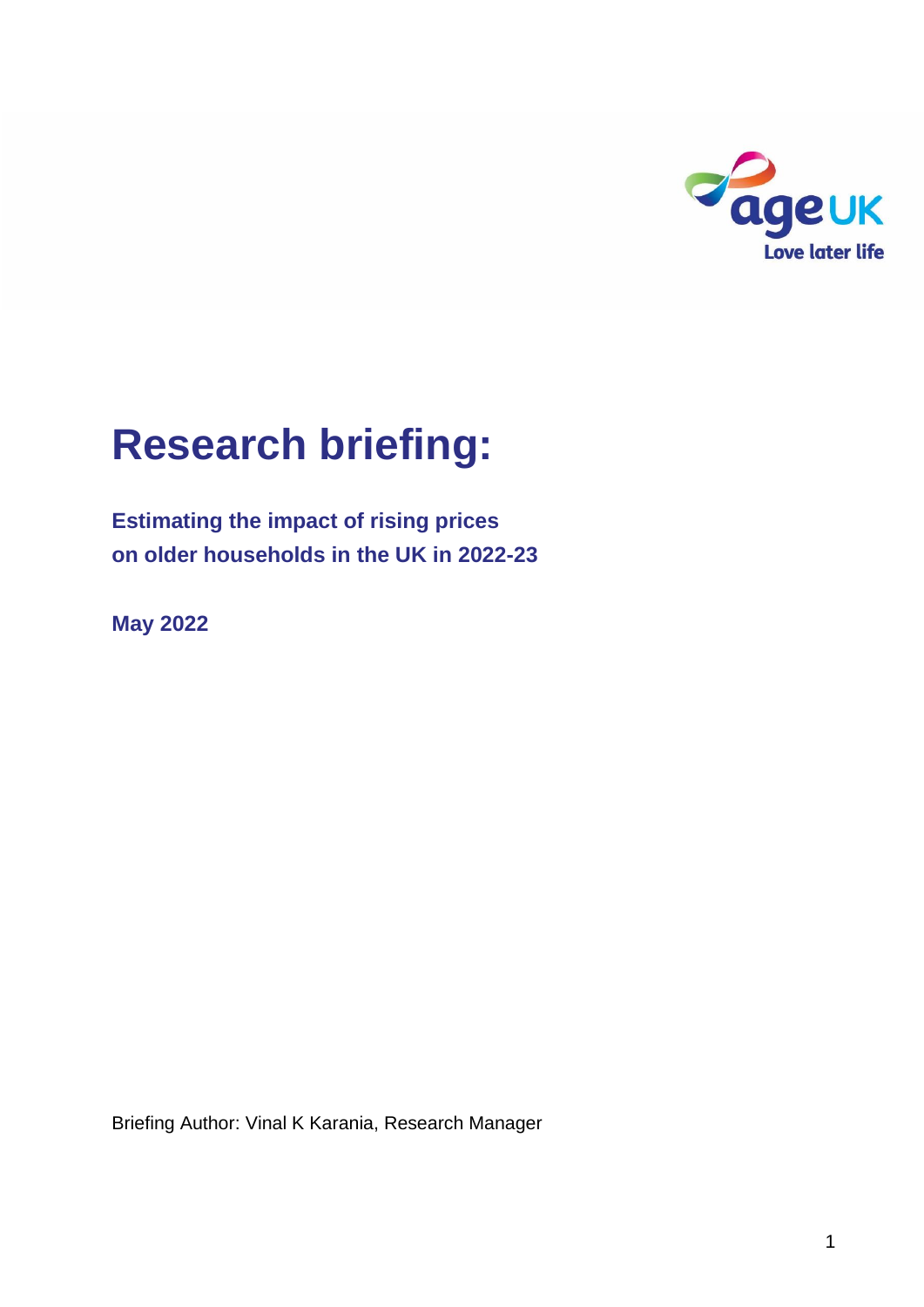## **Introduction**

The United Kingdom is experiencing a cost of living crisis with household incomes not keeping pace with a relatively high and increasing rate of inflation. The situation is expected to worsen over the coming months and not improve for a couple of years.

The latest data shows in the 12 months to April 2022, inflation measured by the Consumer Price Index, was 9.0%<sup>1</sup>. The Bank of England projects inflation to average at 9.1% in 2022 Q2 and 10.25% in 2022 Q4, and not reach its 2% target until the third quarter of 2024<sup>2</sup>. The Bank of England also projects that real household incomes (after-tax) will fall by 1¾% in 2022. Many households in the UK will therefore feel a squeeze in their living standards, especially those on low and fixed incomes.

This paper presents the impact of the cost of living crisis on older households. It shows how older households in the UK, defined to be those with at least one person aged 60 or over, will be required to spend a greater proportion of their household income in 2022-23 to maintain their preferred level of spend on essential goods & services. This paper will also present information on the number of households whose household income (aftertax) will not be sufficient to cover the cost of essential goods and services in 2022-23.

The appendix describes the calculations for the analysis presented in this paper.

<sup>1</sup> Office for National Statistics. May 2022. *Consumer Price Inflation, UK: April 2022*. [online] Available at <https://www.ons.gov.uk/economy/inflationandpriceindices/bulletins/consumerpriceinflation/latest> [accessed 19 May 2022]

<sup>2</sup> Bank of England. May 2022. *Monetary Policy Report – May 2022*. [online] Available at <https://www.bankofengland.co.uk/monetary-policy-report/2022/may-2022> [accessed 5 May 2022]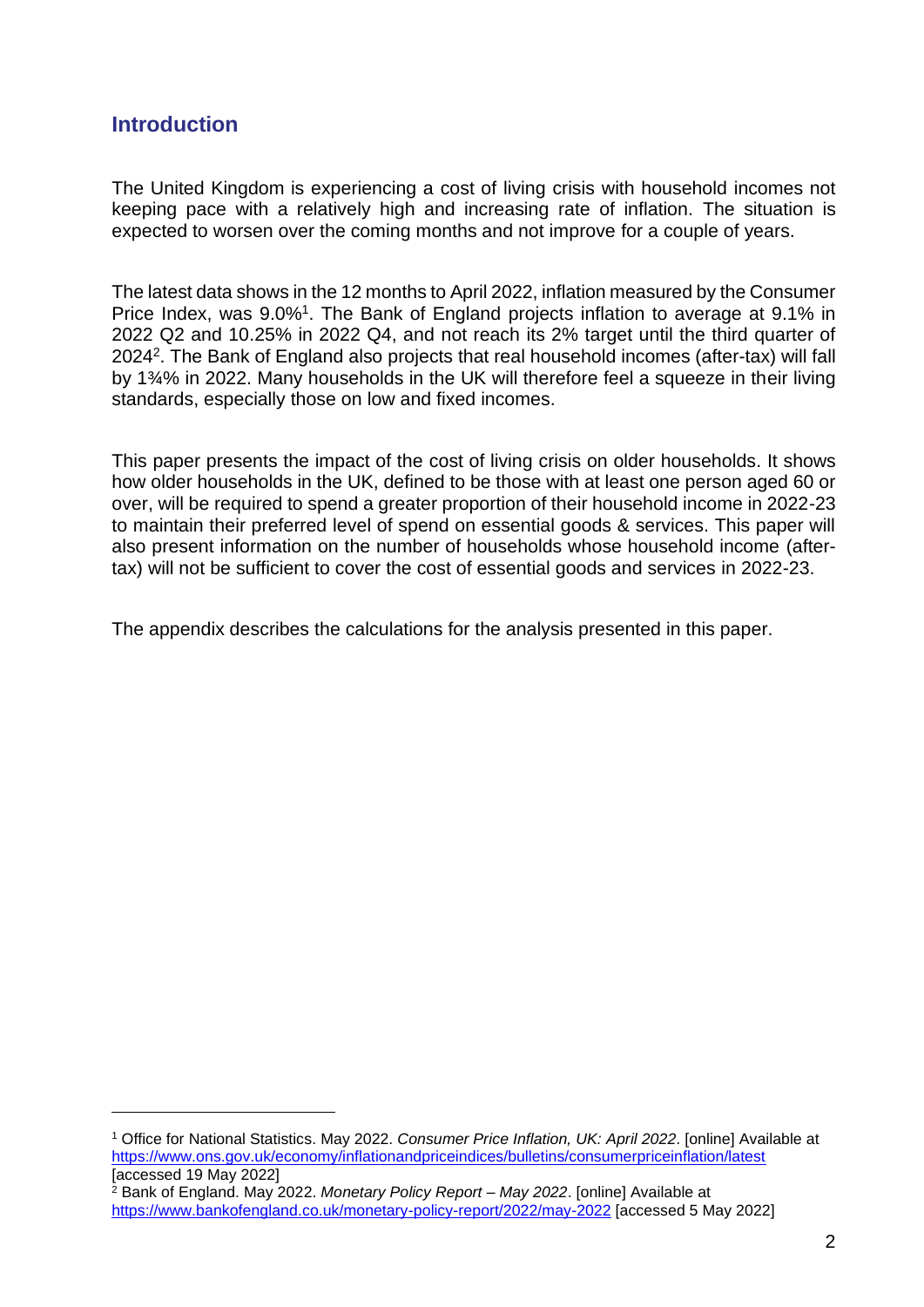## **Impact on older households in the UK – essential spending as a proportion of household income (after-tax)**

In 2021-22, older households in the UK spent an average of 42% of their household income (after-tax) on essential goods & services. This expenditure covers the cost of food & drink, housing costs and utilities, communications and transport<sup>3</sup>. In 2022-23, as average prices rise substantially relative to household income, the proportion of household income (after-tax) spent on essential goods & services by older households in the UK is projected to increase to 48%. This will be a six percentage point increase, meaning older households in the UK will be spending on average almost half of their household income (after-tax) on essential goods & services.

Table 1 presents these figures and shows that the impact of price rises will be felt more by older households with lower household incomes:

- In 2021-22, older households in the first (lowest) income decile spent an average of 65% of their household income (after-tax) on essential goods & services, and this is projected rise to 78% in 2022-23 – a thirteen percentage point increase, meaning that these households will be spending on average almost four-fifths of their household income (after-tax) on essential goods & services.
- In 2021-22, older households in the second income decile spent an average of 48% of their household income (after-tax) on essential goods & services, and this is projected to rise to 56% in 2022-23 – a eight percentage point increase, meaning that these households will be spending on average more than half of their household income (after-tax) on essential goods & services.
- In 2021-22, older households in the third income decile spent an average of 47% of their household income (after-tax) on essential goods & services, and this is projected to rise to 54% in 2022-23 – a seven percentage point increase, meaning that these households will be spending on average more than half of their household income (after-tax) on essential goods & services.
- In 2021-22, older households in the fourth income decile spent an average of 42% of their household income (after-tax) on essential goods & services, and this is projected to rise to 48% in 2022-23 – a six percentage point increase, meaning that these households will be spending on average almost half of their household income (aftertax) on essential goods & services.

<sup>&</sup>lt;sup>3</sup> More detail on the items that constitute essential goods and services is provided in the appendix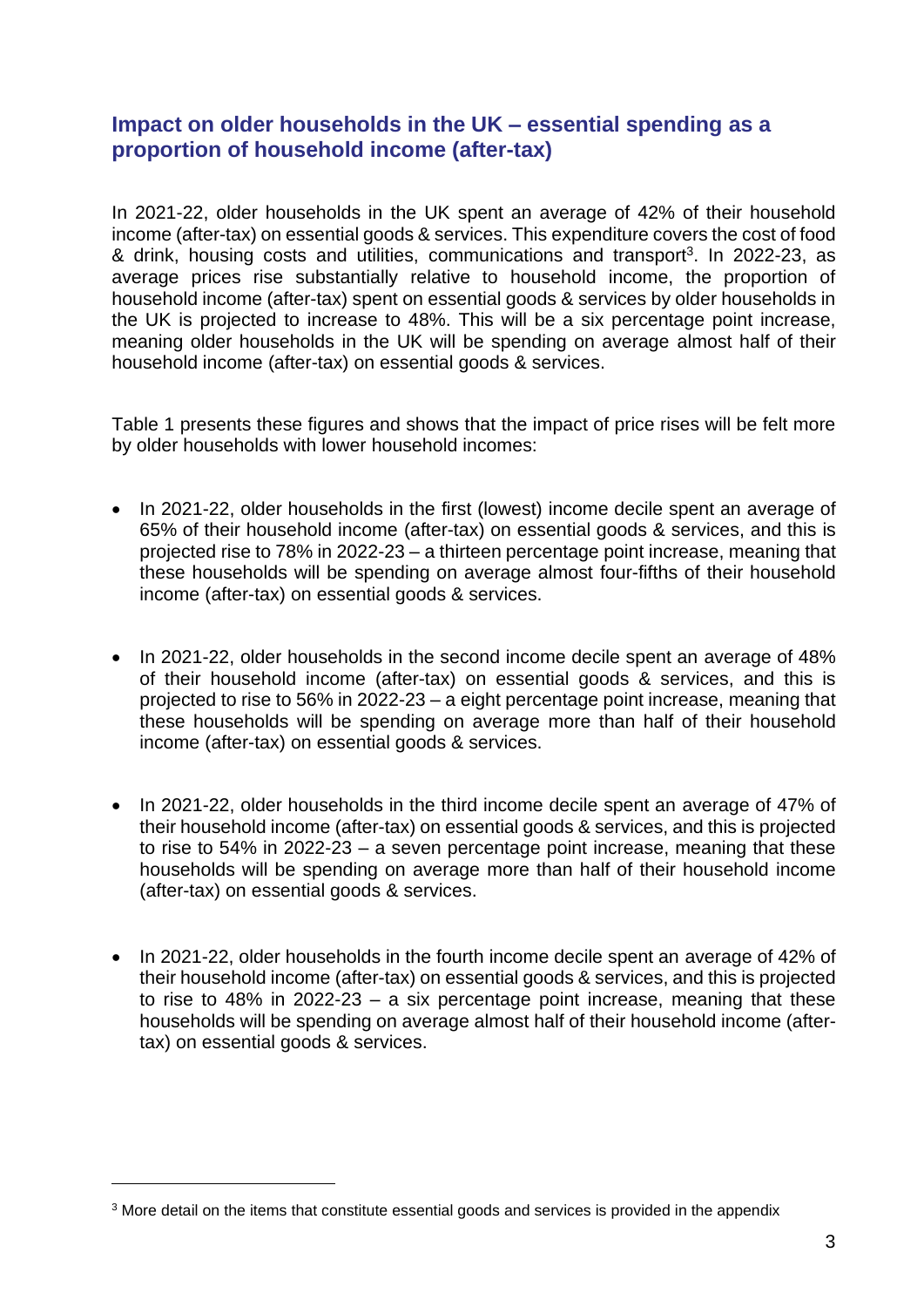Table 1: Proportion of household income (after-tax) spent on essential good & services by older households in the UK by income decile

| Income<br>Decile | 2021-22 | 2022-23 | Change     |
|------------------|---------|---------|------------|
|                  |         |         |            |
| 1                | 65%     | 78%     | 13% points |
| $\overline{2}$   | 48%     | 56%     | 8% points  |
| 3                | 47%     | 54%     | 7% points  |
| 4                | 42%     | 48%     | 6% points  |
| 5                | 41%     | 46%     | 5% points  |
| 6                | 40%     | 43%     | 3% points  |
| 7                | 37%     | 41%     | 3% points  |
| 8                | 36%     | 37%     | 1% points  |
| 9                | 30%     | 32%     | 2% points  |
| 10               | 25%     | 26%     | 2% points  |
|                  |         |         |            |
| All              | 42%     | 48%     | 6% points  |

Figures may not sum due to rounding

Source: Author's analysis of Living Costs & Food Survey 2019-20; Bank of England; ONS

- In 2021-22, older households in the fifth income decile spent an average of 41% of their household income (after-tax) on essential goods & services, and this is projected to rise to 46% in 2022-23 – a five percentage point increase, meaning that these households will be spending on average almost half of their household income (aftertax) on essential goods & services.
- In 2021-22, older households in the sixth income decile spent an average of 40% of their household income (after-tax) on essential goods & services, and this is projected to rise to 43% in 2022-23 – a three percentage point increase, meaning that these households will be spending on average more than two-fifths of their household income (after-tax) on essential goods & services.
- In 2021-22, older households in the seventh income decile spent an average of 37% of their household income (after-tax) on essential goods & services, and this is projected to rise to 41% in 2022-23 – a three percentage point increase, meaning that these households will be spending on average two-fifths of their household income (after-tax) on essential goods & services.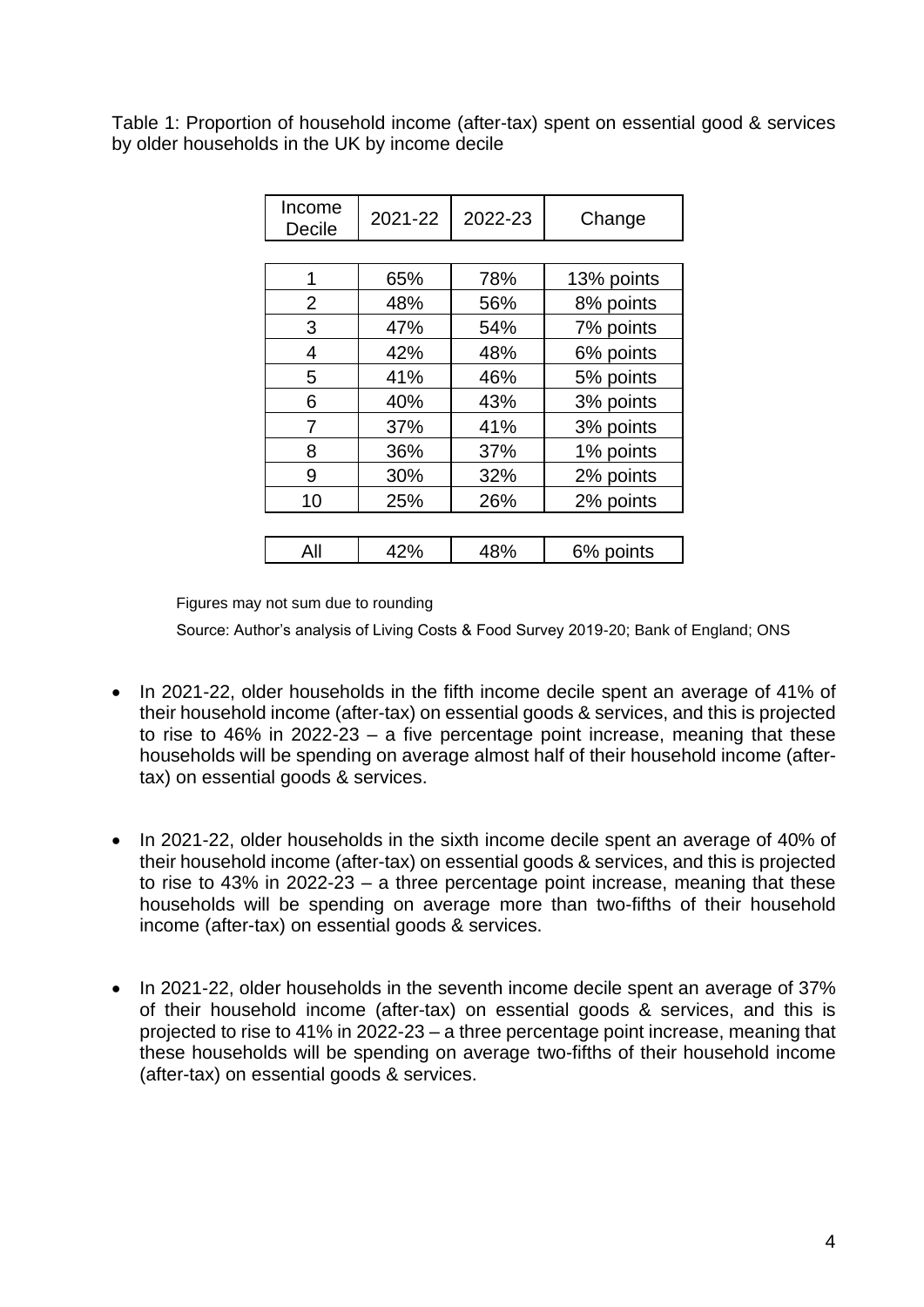- In 2021-22, older households in the eighth income decile spent an average of 36% of their household income (after-tax) on essential goods & services, and this is projected to rise to 37% in 2022-23 – a one percentage point increase, meaning that these households will be spending on average almost two-fifths of their household income (after-tax) on essential goods & services.
- In 2021-22, older households in the ninth income decile spent an average of 30% of their household income (after-tax) on essential goods & services, and this is projected to rise to 32% in 2022-23 – a two percentage point increase, meaning that these households will be spending on average one-third of their household income (aftertax) on essential goods & services.
- In 2021-22, older households in the tenth income decile spent an average of 25% of their household income (after-tax) on essential goods & services, and this is projected to rise to 26% in 2022-23 – a two percentage point increase, meaning that these households will be spending on average one-quarter of their household income (aftertax) on essential goods & services.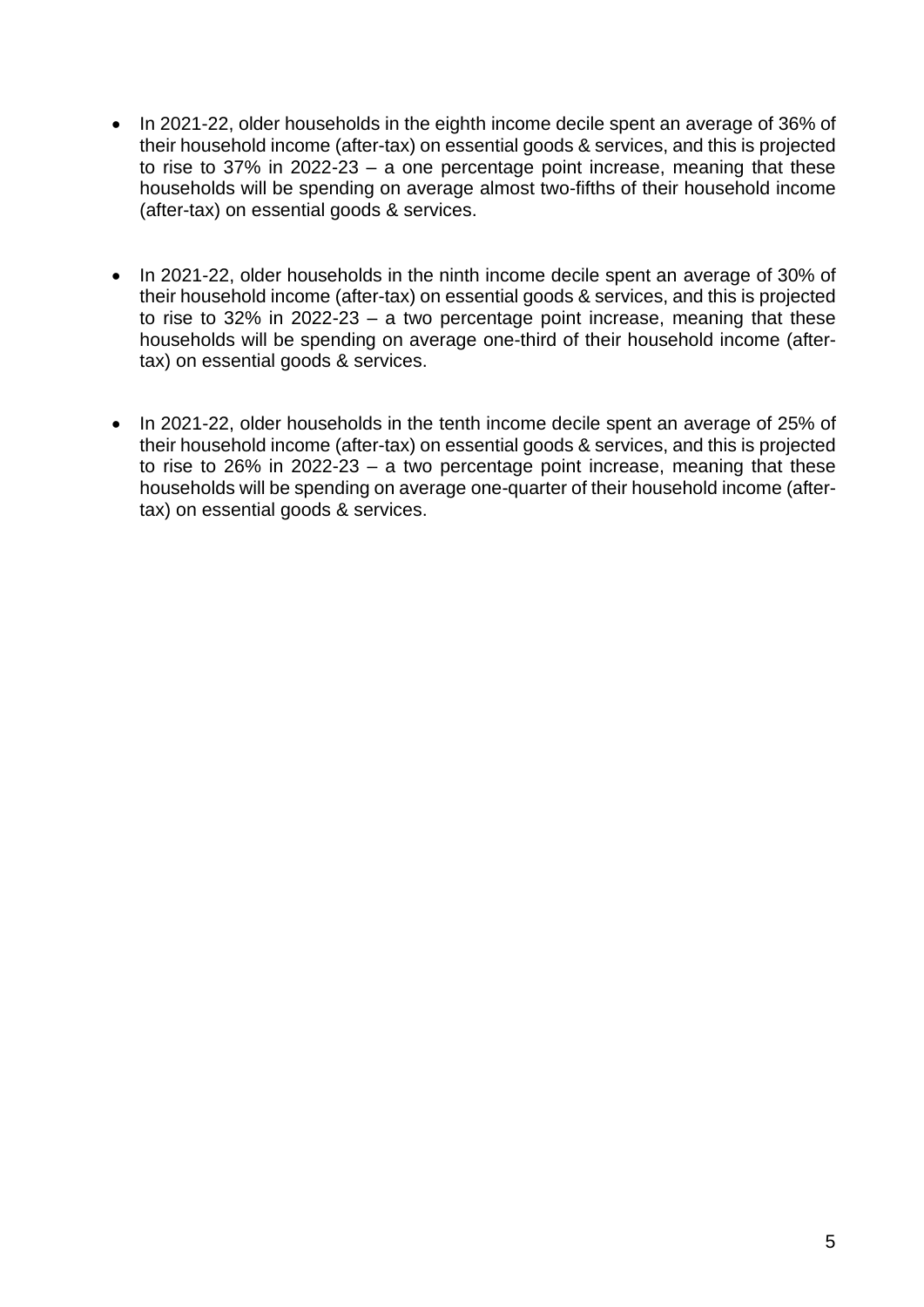## **Impact on older households in the UK – spending more than household income (after-tax) on essential goods & services**

In 2022-23, around 2 million older households are projected to have insufficient household income (after-tax) to cover their spending on essential goods & services. Almost half (47%) of these households, around 920,000, will be living in poverty or just above the poverty line and/or be in receipt of income-related benefits.

Table 2 presents these figures and shows that a greater number of older households with lower household income will have insufficient household income (after-tax) to cover their spending on essential goods services:

- In 2022-23, around 970,000 older households in the first (lowest) income decile are projected to have insufficient household income (after-tax) to cover their spending on essential goods & services. Almost three-in-five (57%) of these households, around 550,000, will be living in poverty or just above the poverty line and/or be in receipt of income-related benefits.
- In 2022-23, around 275,000 older households in the second income decile are projected to have insufficient household income (after-tax) to cover their spending on essential goods & services. Around three-in-five (61%) of these households, around 165,000, will be living in poverty or just above the poverty line and/or be in receipt of income-related benefits.
- In 2022-23, around 235,000 older households in the third income decile are projected to have insufficient household income (after-tax) to cover their spending on essential goods & services. More than half (54%) of these households, around 125,000, will be living in poverty or just above the poverty line and/or be in receipt of income-related benefits.
- In 2022-23, around 195,000 older households in the fourth income decile are projected to have insufficient household income (after-tax) to cover their spending on essential goods & services. Almost one-in-four (23%) of these households, around 45,000, will be living in poverty or just above the poverty line and/or be in receipt of income-related benefits.
- In 2022-23, around 65,000 older households in the fifth income decile are projected to have insufficient household income (after-tax) to cover their spending on essential goods & services. Almost two-in-five (37%) of these households, around 25,000, will be living in poverty or just above the poverty line and/or be in receipt of income-related benefits.
- In 2022-23, around 70,000 older households in the sixth income decile are projected to have insufficient household income (after-tax) to cover their spending on essential goods & services. Around one-in-eight (12%) of these households, around 10,000, will be living in poverty or just above the poverty line and/or be in receipt of incomerelated benefits.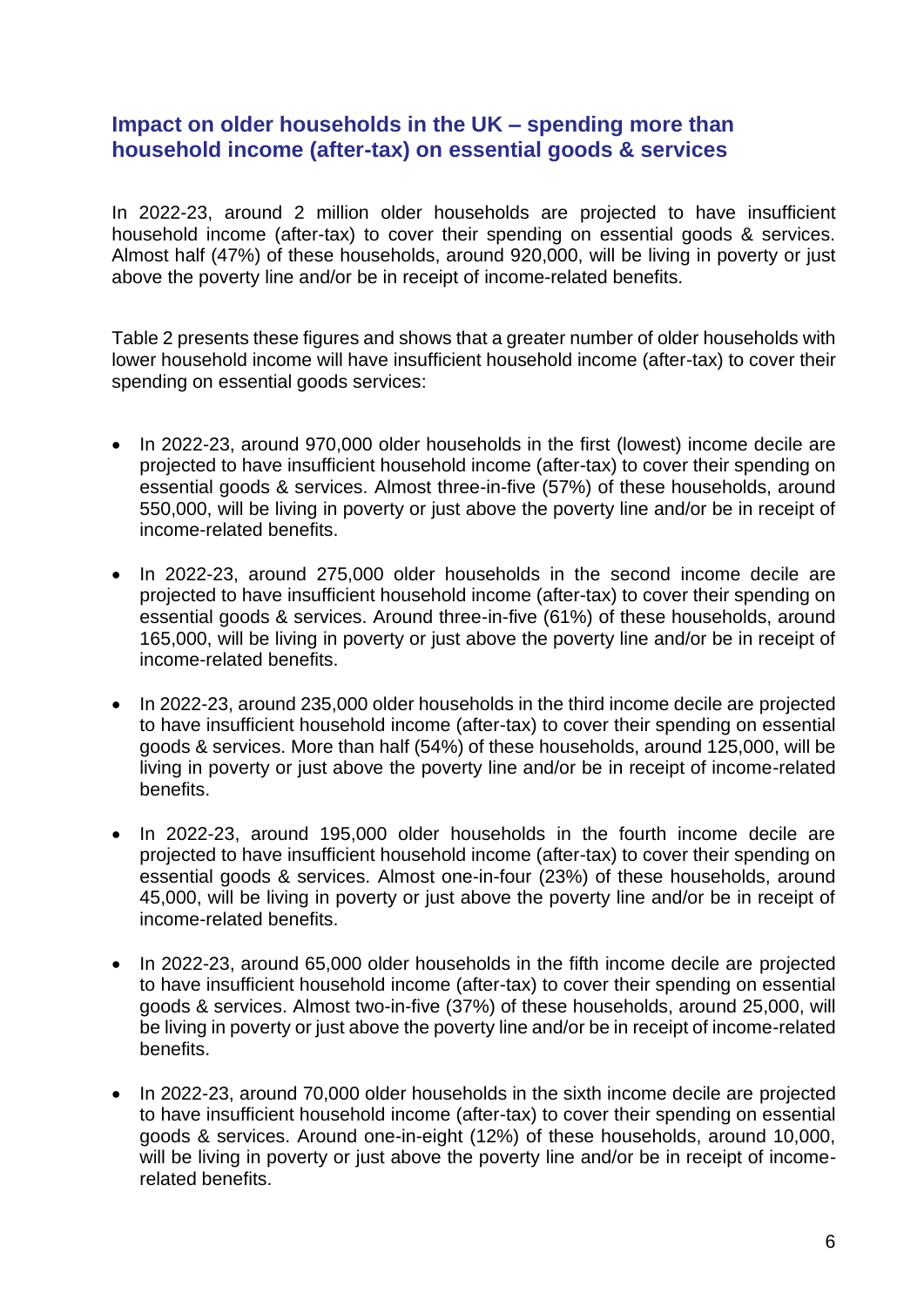Table 2: Number of older households spending more than household income (after-tax) on essential good & services in the UK by income decile

| Income<br>Decile | <b>Older Households with</b><br>insufficient household<br>income (after-tax) to<br>cover essential spending | of which in poverty or just above the<br>poverty line and/or in receipt of benefits |       |
|------------------|-------------------------------------------------------------------------------------------------------------|-------------------------------------------------------------------------------------|-------|
|                  | 970,000                                                                                                     | 550,000                                                                             | 57%   |
| $\overline{2}$   | 275,000                                                                                                     | 165,000                                                                             | 61%   |
| 3                | 235,000                                                                                                     | 125,000                                                                             | 54%   |
| 4                | 195,000                                                                                                     | 45,000                                                                              | 23%   |
| 5                | 65,000                                                                                                      | 25,000                                                                              | 37%   |
| 6                | 70,000                                                                                                      | 10,000                                                                              | 12%   |
| 7                | 65,000                                                                                                      |                                                                                     | $0\%$ |
| 8                | 45,000                                                                                                      | 0                                                                                   | $0\%$ |
| 9                |                                                                                                             | $\Omega$                                                                            | $0\%$ |
| 10               | 30,000                                                                                                      | 0                                                                                   | $0\%$ |

| All | 950.000 | $\sim$ $\sim$<br>JÜ | $-$<br><b>70</b><br>т 1 |
|-----|---------|---------------------|-------------------------|
|     |         |                     |                         |

Figures may not sum due to rounding

Source: Author's analysis of Living Costs & Food Survey 2019-20; Bank of England; ONS

- In 2022-23, around 65,000 older households in the seventh income decile are projected to have insufficient household income (after-tax) to cover their spending on essential goods & services.
- In 2022-23, around 45,000 older households in the eighth income decile are projected to have insufficient household income (after-tax) to cover their spending on essential goods & services.
- In 2022-23, no households in the ninth income decile are projected to have insufficient household income (after-tax) to cover their spending on essential goods & services<sup>4</sup>.
- In 2022-23, around 30,000 older households in the tenth income decile are projected to have insufficient household income (after-tax) to cover their spending on essential goods & services.

<sup>4</sup> The figure for the ninth decile is zero because in the LFC survey none of the responding households in this income decile had insufficient household income (after-tax) to cover their spending on essential goods & services. For the other higher income decile bands, single-digit number of households had insufficient household income (after-tax) and that is why for those income deciles the estimate is non-zero.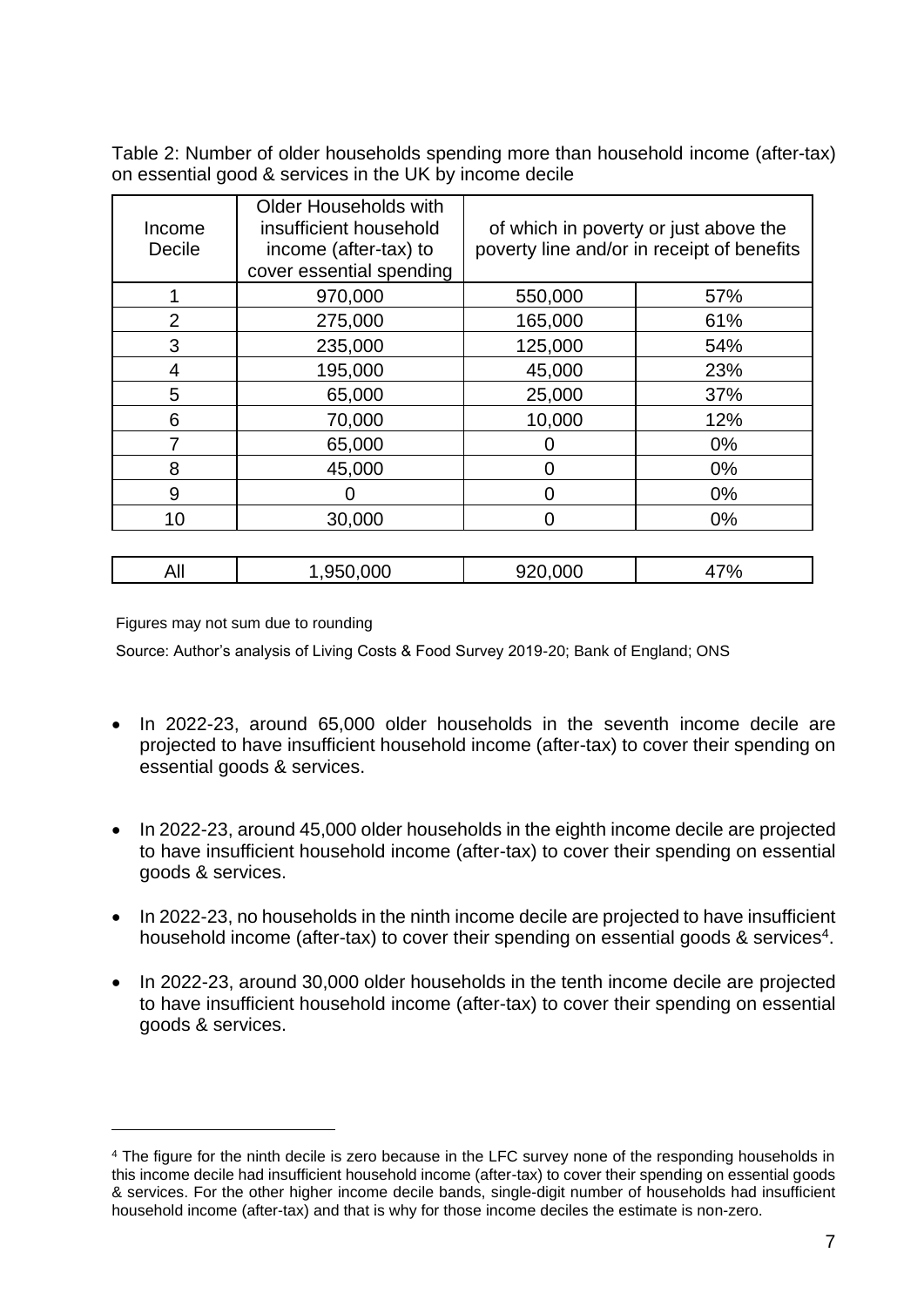# **Discussion**

The United Kingdom is experiencing a cost of living crisis with household incomes not keeping pace with a relatively high and increasing rate of inflation. The situation is expected to worsen over the coming months and not improve for a couple of years.

In 2022-23 it is projected that this crisis will mean household income (after-tax) spent on essential goods & services will increase on average for older households in all deciles of the income distribution, with those households in lower income deciles impacted more:

- older households with 40% of lowest household incomes (after-tax) are on average projected to spend more than half of their disposable income on essential goods & services, whereas in the previous year this was the situation for older households with the 10% lowest household income (after-tax)
- older households in the lowest income decile are projected to spend on average 78% of their household income (after-tax) on essential goods & services, a rise from 65% in the previous year

In 2022-23, it is projected that this crisis will mean around 2 million older households are projected to have insufficient household income (after-tax) to cover their spending on essential goods & services, with almost half of these households (around 920,000) living in poverty or just above the poverty line and/or be in receipt of income-related benefits.

These figures are based on older households' composition of spending in 2019-20, and therefore reflect the period before the Covid-19 pandemic. Whilst there is uncertainty on the composition of household spending as we move beyond the restrictions and behaviours of the last two years, it is reasonable until further data emerges, to assume that spending on essential goods & services will be similar to 2019-20.

These figures are also based on prices of essential goods & services (excluding energy) rising by an annual average of 9.5% in 2022-23. Whilst rises in energy prices are the key driver of pushing inflation towards double-digits, which would suggest the rise in prices of non-energy goods & services will tend to be below the average annual rate of inflation, recent inflation figures and the views of some commenters suggest the prices of nonenergy essential goods & services (especially food) could over the course of the year reach towards double-digits. Based on the current situation it is therefore reasonable to assume that the prices of essential goods & services (excluding energy) will average around 9.5% higher in 2022-23.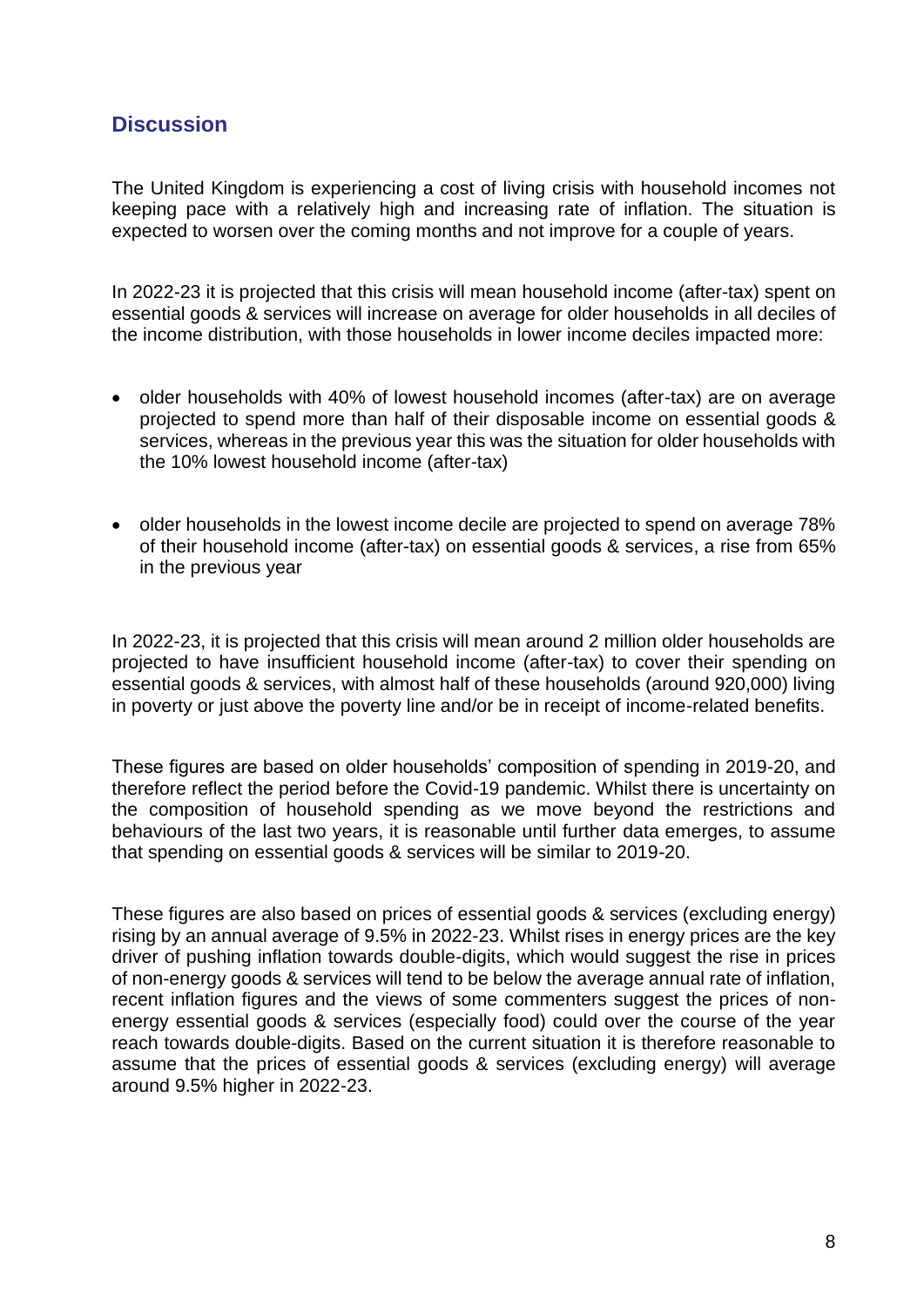# **Appendix – Methodology**

This appendix presents the assumptions, calculations and datasets used to estimate the impact of the cost of living crisis on older households in the UK. For the purposes of this analysis, older households are defined as households where the oldest person is aged 60 or over.

The starting point for the analysis was the Living Costs and Food Survey (LCF) 2019-20. At the time of analysis, the LCF 2019-20 database was the latest available. The LCF is a UK household survey designed to provide information on household expenditure patterns and food consumption. Everyone in the sampled household is asked to complete a household interview and then an expenditure diary for two weeks. The fieldwork was carried out between April 2019 and March 2020, with the survey spread evenly over the year to ensure that seasonal effects are covered.

We identified and took information on household income (after-tax) and spending on goods & services that we defined as essential expenditure. These essential goods & services included<sup>5</sup>:

- Food & Drink (including alcoholic beverages & tobacco)
- Housing Rent/Mortgage, Council Tax, structural insurance, content & appliance insurance, maintenance & repair
- Utilities Water, Electricity, Gas
- Communications Telephone / Mobile, Internet, Fax, Postage
- Transport car, van, motorcycle, tube/train, bus/coach, taxi, bicycle, repairs/maintenance, running costs, purchase/hiring costs, air fares

The next step was to project these expenditure and household income (after-tax) figures into future years for each of the sampled households. We made these projections as follows:

<sup>5</sup> The available data limited our ability to define essential goods & services and that is why, for example, air fares are included as we were unable to exclude them.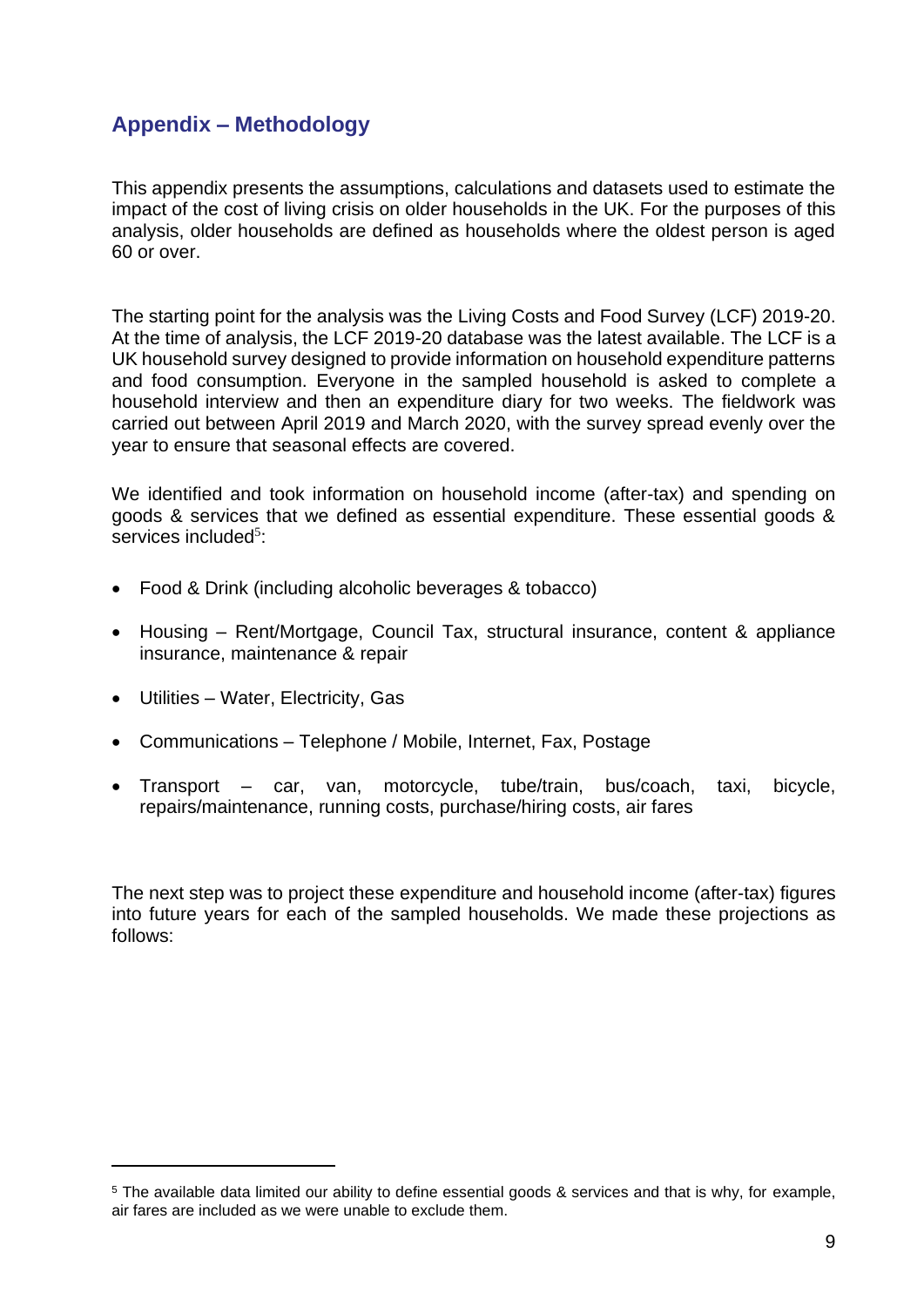### *Expenditure:*

- ONS inflation output data<sup>6</sup> for expenditure items for the years 2020 and 2021 were used to project prices for expenditure items from 2019-20 to 2021-22.
- Prices of all expenditure items, other than energy prices, were projected to 2022-23 using Bank of England inflation forecast for 2022-23. The Bank of England forecasts inflation to average at 9.1% in 2022 Q2 and 10.25% in 2022 Q4. The mid-point of these two points is around 9.5%, and this is the forecasted inflation rate, on which the figures presented in this paper are based<sup>7</sup>.
- Prices for energy expenditure were projected to 2022-23 by increasing them by 54% and then a further 40% to reflect the increase in the energy price cap (April 2022) and the projected further increase in the cap during the year (October 2022)<sup>8</sup>.
- We then assumed household spending patterns are the same as in 2019-20, and applying the 2022-23 projected prices for expenditure items, we calculated expenditure on essential goods & services for each household in each of the years from 2019-20 to 2022-23.

#### *Household Income (after-tax):*

- <span id="page-9-0"></span>• Office for Budget Responsibility (OBR) output data<sup>9</sup> for the year 2020-21 were used to project that household income (after-tax) would increase from 2019-20 to 2020-21 by 3.98%
- OBR forecast figures<sup>[9](#page-9-0)</sup> were used to further project that household income (after-tax) would increase from 2020-21 to 2021-22 by 4.23%
- To project figures to 2022-23, household income (after-tax) among households whose main source of income was benefits was increased by 3.1% (benefits uprating policy<sup>10</sup>) increase) and for all other households by 5.[9](#page-9-0)8% (OBR forecast<sup>9</sup>).

<sup>6</sup> Office for National Statistics. April 2022. *Consumer price inflation tables, Table 24.* [online] Available at <https://www.ons.gov.uk/economy/inflationandpriceindices/datasets/consumerpriceinflation> [accessed 5 May 2022]

<sup>&</sup>lt;sup>7</sup> We also ran analysis with a forecasted inflation rate of 9.1% and 10.25% and found these produced similar results by which we mean that the figures were in the same ballpark when rounded.

<sup>8</sup> Office for Budget Responsibility. March 2022. *Economic and fiscal outlook – March 2022, para 1.2*. [online] Available at <https://www.bankofengland.co.uk/monetary-policy-report/2022/may-2022> [accessed 5 May 2022]

<sup>9</sup> Office for Budget Responsibility. March 2022. *Economic and fiscal outlook – March 2022, table 2.5*. [online] Available at <https://www.bankofengland.co.uk/monetary-policy-report/2022/may-2022> [accessed 5 May 2022]. The *CPI* figure was added to the *real household disposable income* to calculate the annual average increase in household income (after-tax).

<sup>10</sup> House of Commons Library. February 2022. *Benefits Uprating 2022/23*. Online. Available at <https://commonslibrary.parliament.uk/research-briefings/cbp-9439/> [Accessed on 5 May 2022]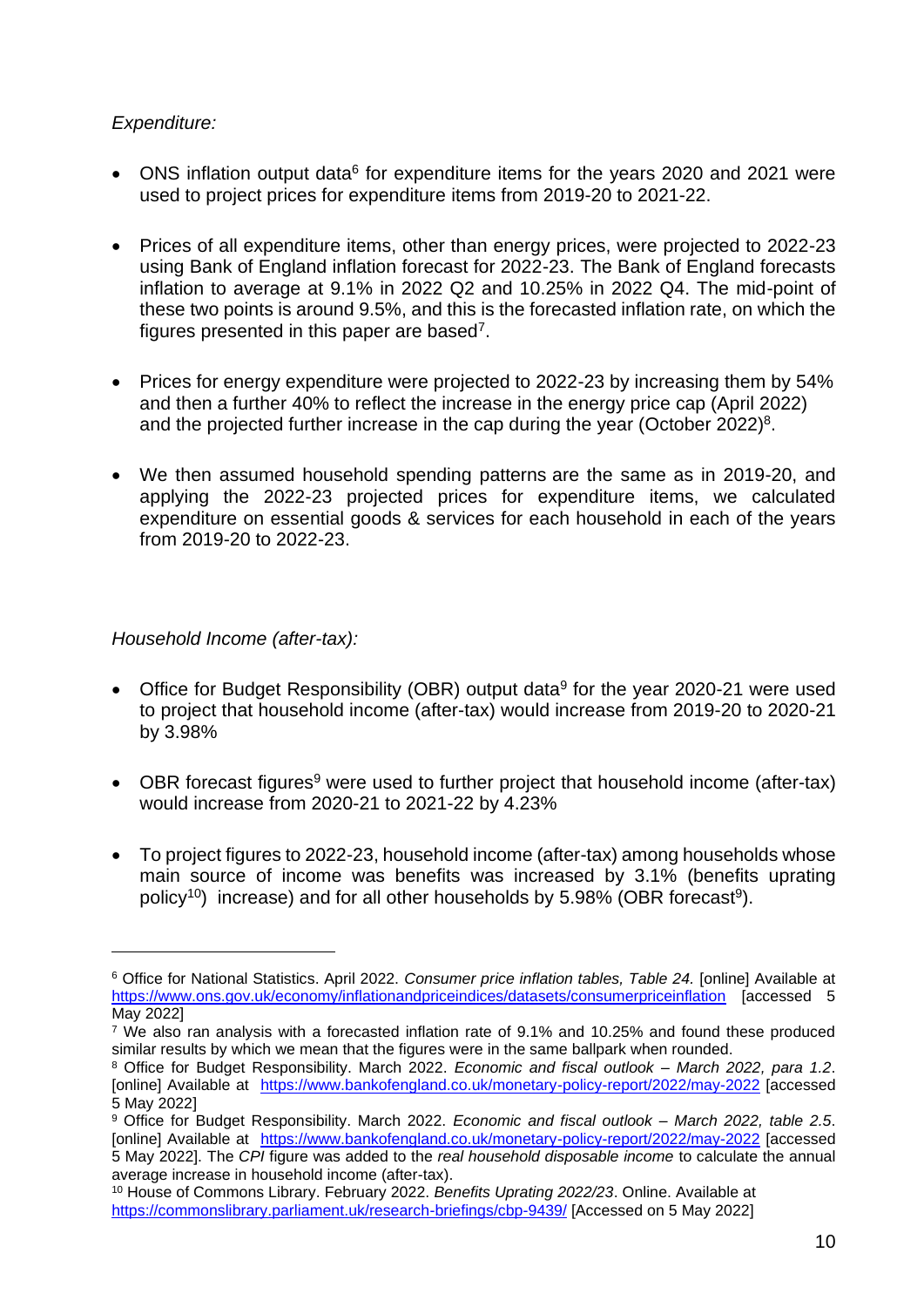The next steps were to:

- split all households into equal 10 groups based on their household income (aftertax) to create household income deciles
- calculate whether households had equivalised household income (after-tax & after housing costs) below 70% of the weighted median of all equivalised household income (after-tax & after housing cost) to flag which households are in poverty or just above the poverty
- identify households in receipt of income-related benefits (which included Universal Credit, Tax Credits, Employment Support Allowance, Job Seekers Allowance, Income Support, Incapacity Benefit and Pension Credit)

The final step was to calculate weighted figures as presented in this paper. The weighting factor provided in the LCF dataset is applied to each household to adjust for nonresponses and to ensure a match with population totals.